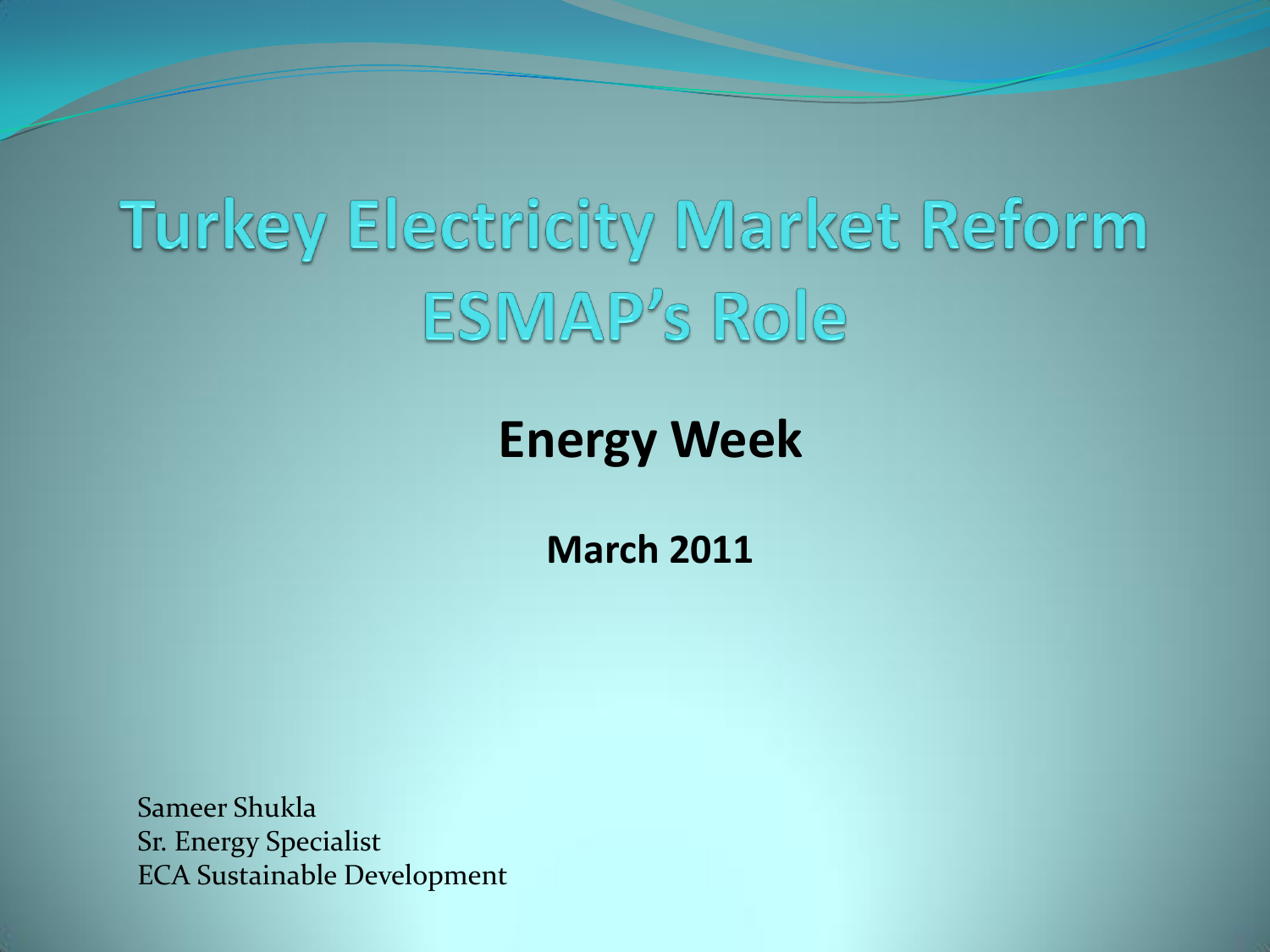#### **Turkey's Electricity Reform Program**

- Strong independent regulator in place for 8-9 years
	- Tariff reform cost-based pricing for electricity and gas in place, modified quarterly, automatically
	- **-** Licensing and supply quality monitoring
- **Nodern electricity market** 
	- 18-20% of wholesale electricity transacted through the market
	- $\sim$  50% of retail consumers eligible free to choose supplier
	- Day-ahead market scheduled to start shortly
- Strong program of privatization in electricity and gas
	- Entire distribution business sold US\$ 16 billion
	- Private greenfield gas distribution companies in all major provinces
	- **Elec. Gen. privatization to start shortly**
- Major effort in clean energy Renewable and Energy efficiency
	- 15,000 MW of wind expected over next 5 years
	- **Large scale ongoing hydro program**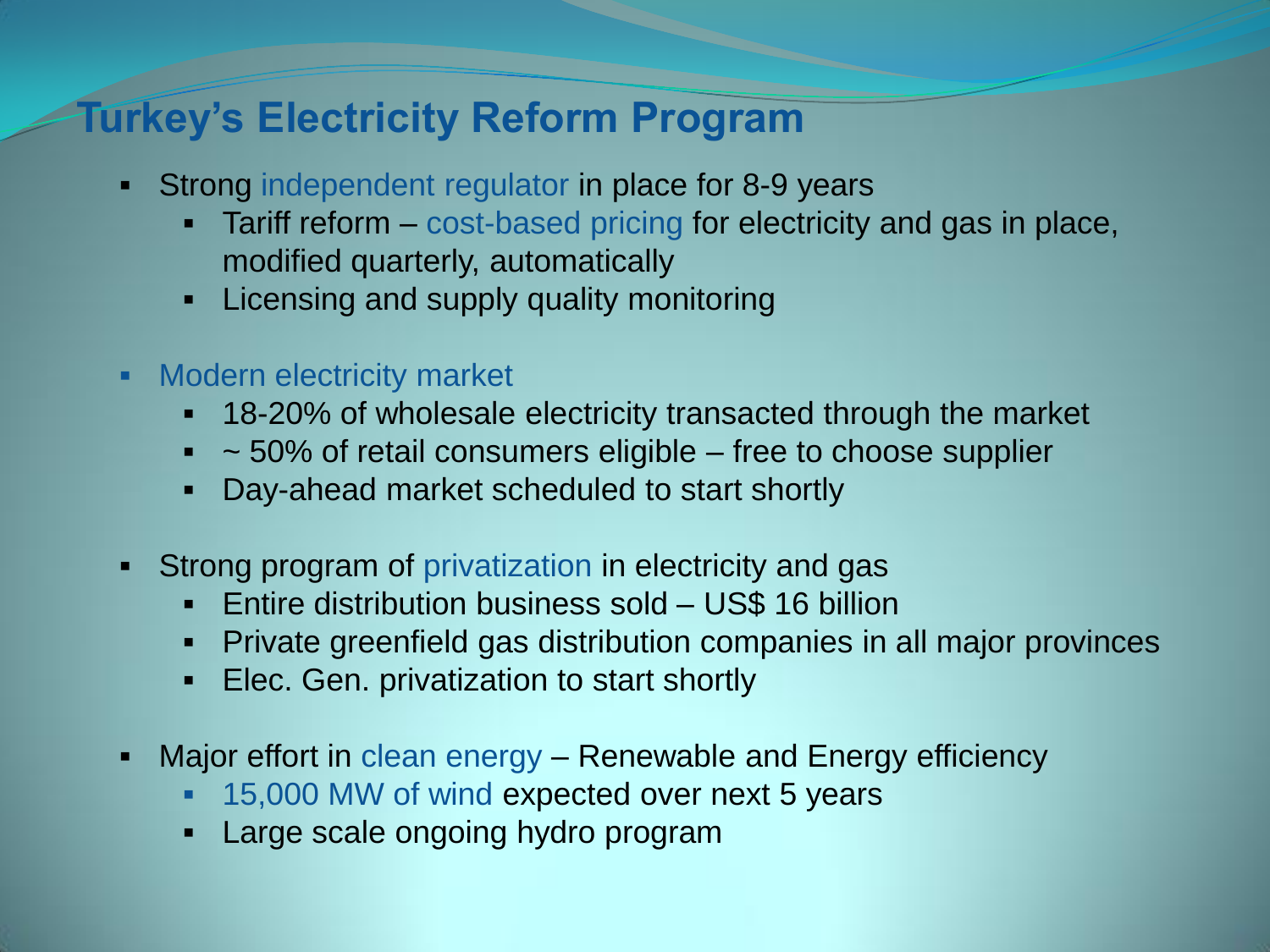### **Key priorities supported by ESMAP 2007 – 2011 (ongoing)**

- Mitigation of supply security risks
- Capacity building for electricity market operations
- Support for the development of "actively managed grid" operations ("smart" grid sort of effort) – in order to enable efficient integration of intermittent generation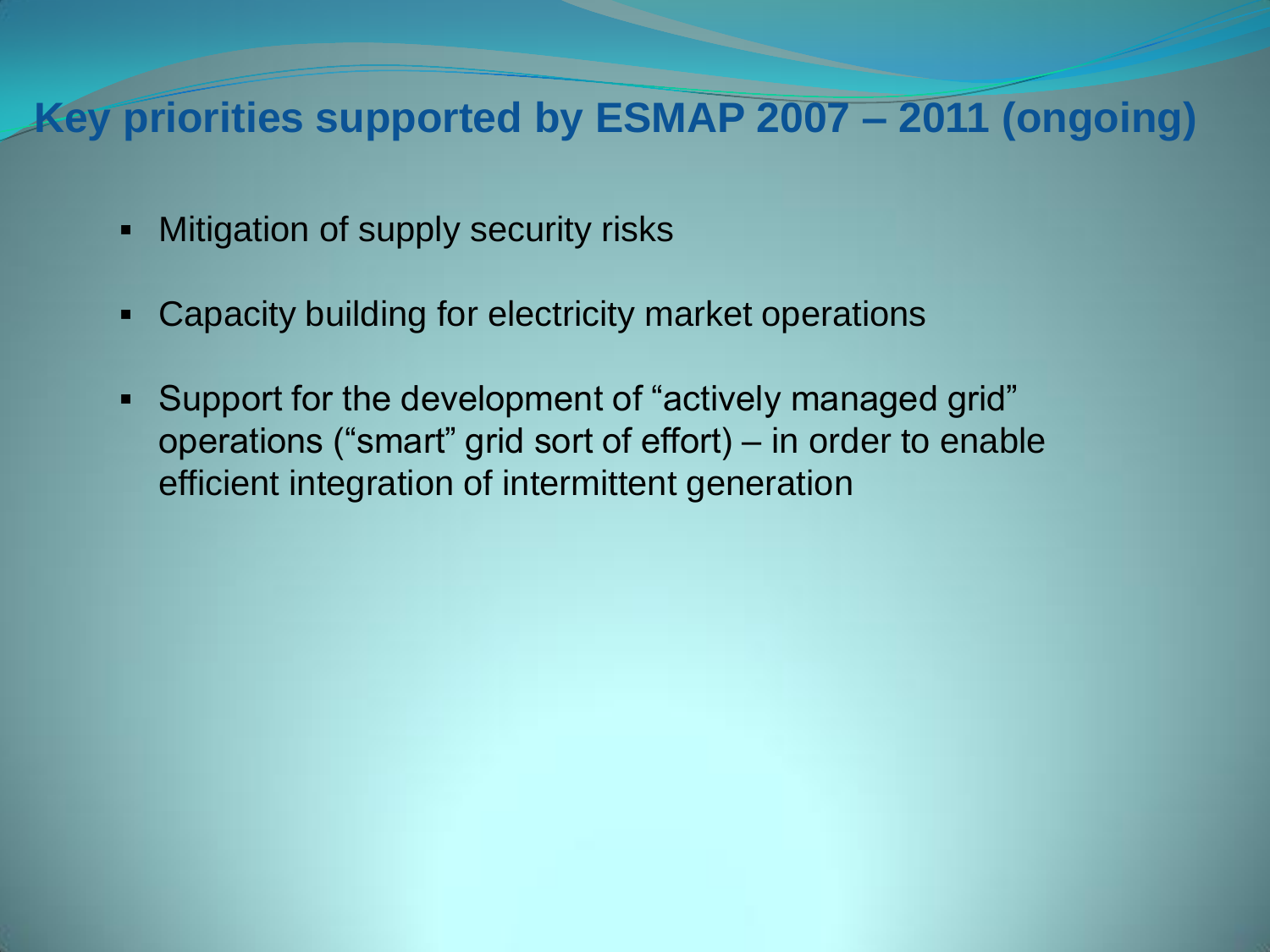#### **Mitigation of supply security risks**

- Assessment of extent of risks timing and magnitude
- Assessment of solutions consistent with competitive liberalized market structure
	- Broad spectrum IPP model to competitive auctions for new capacity
- Solution proposed:
	- Capacity-based incentive mechanism + competitive auction for new capacity
	- Draft regulations
	- Amendments to Energy Market Law to enable supply security measures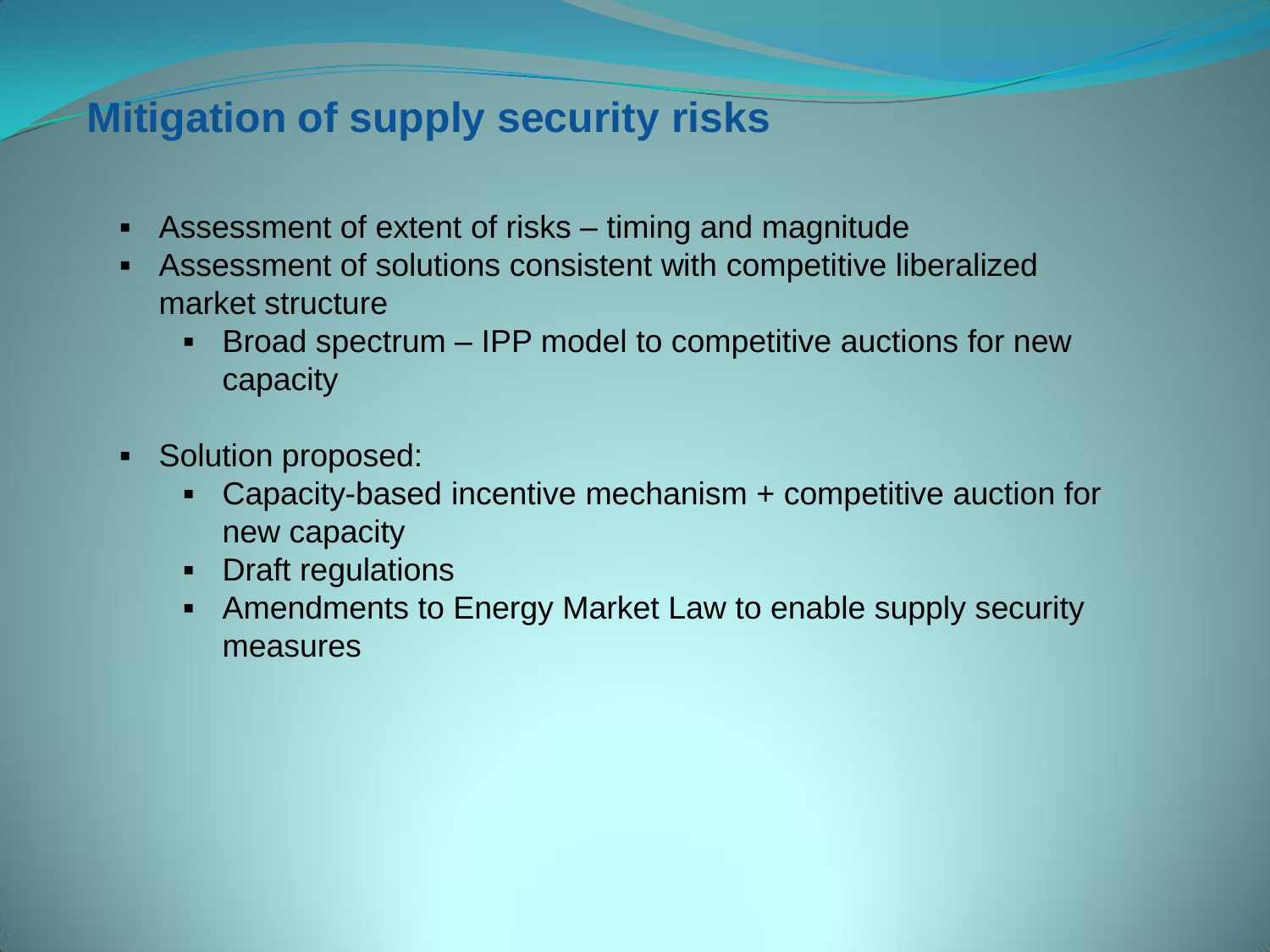#### **Capacity Building for Electricity Market Operations**

- Support for economic valuation of water (for hydro operations)
- Capacity building for system operations/dispatch of intermittent energy (wind mainly)
- Capacity building for market splitting
- Also supported the assessment of options for improving the autonomy of the transmission system/market operator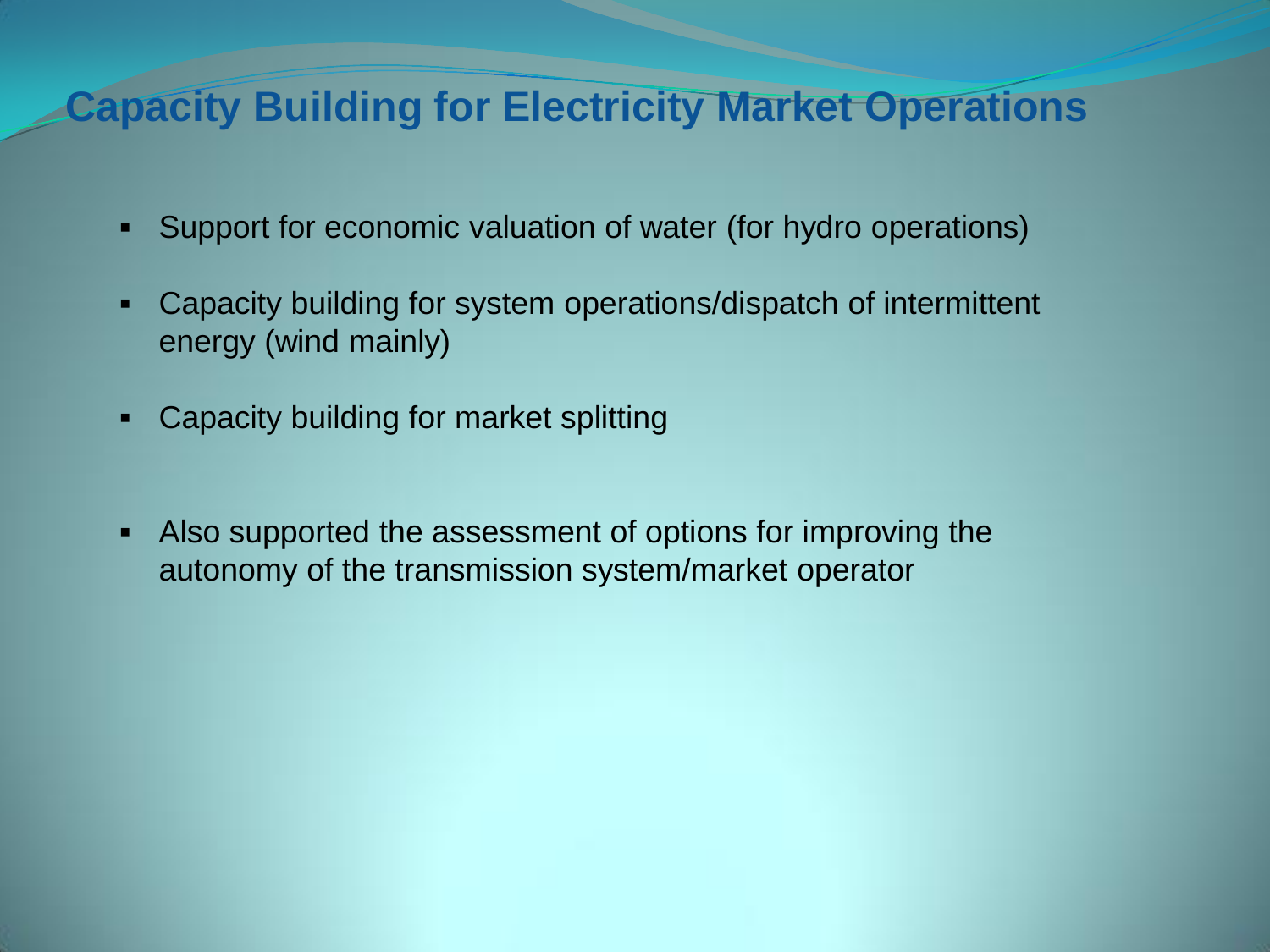#### **Development of actively managed grid operations**

- This study aimed at assisting the economic and efficient integration of the large-scale intermittent generation planned (wind mainly)
- Diagnosis of the current grid, system operation, SCADA, telecom
- Assessment of international practices Spain, Italy, Germany…
- Development of specific investment needs in SCADA, grid, telecom – in order to enable optimal utilization of wind energy, while reducing the incremental back-up requirement
- Assessment of regulatory aspects, grid code requirements
- Follow-on work ongoing Capacity building for system operator for AMAG operations
- This work is expected to feed into a proposed CTF loan for a "smart" grid type solution in support of RE development